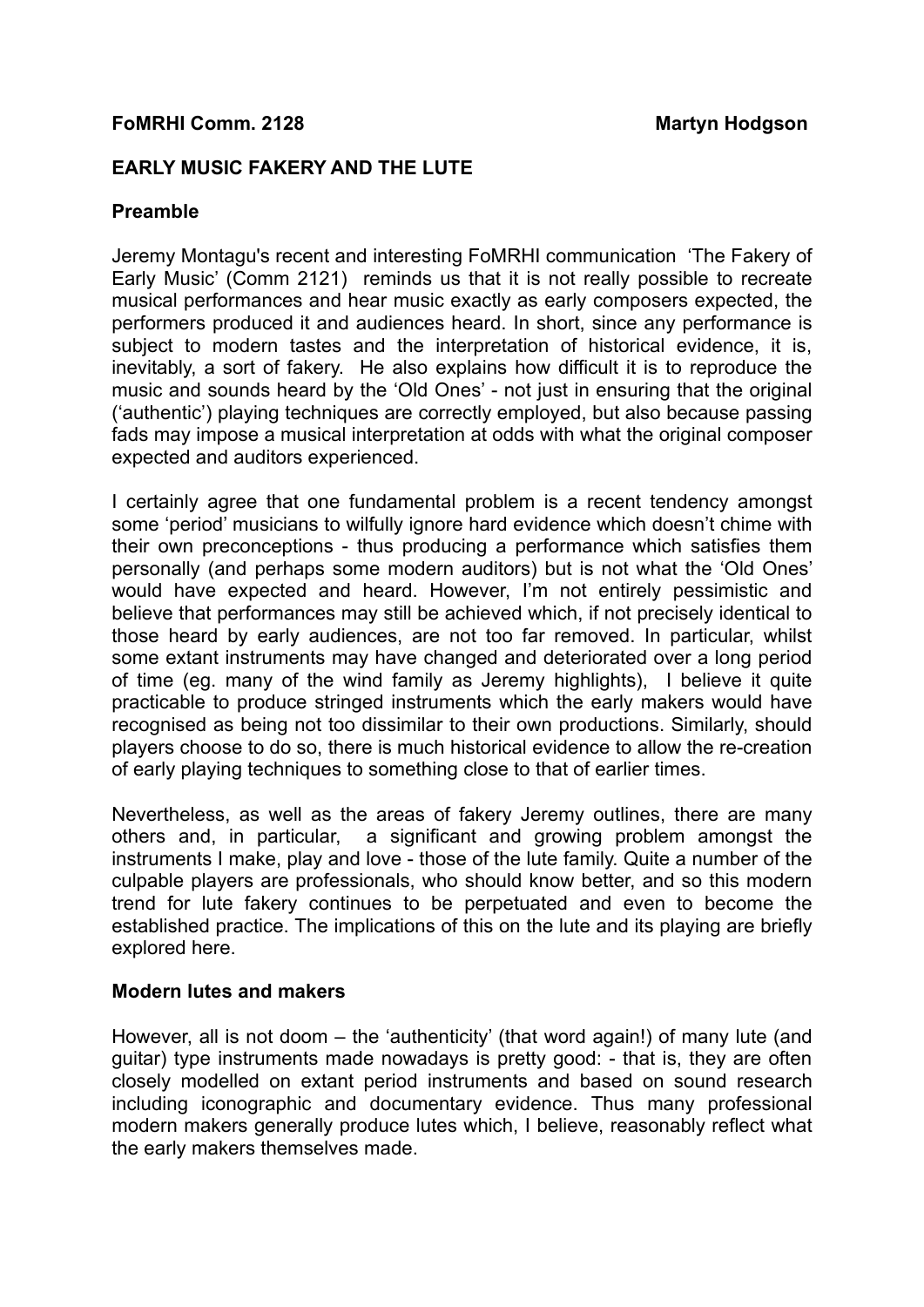To set this in context, it is useful to briefly consider the modern history of lute making. The pioneers making new lutes in the twentieth century (such as Arnold Dolmetsch in England and various, mostly German, makers on the continent) generally made quite heavy instruments and therefore without much of the delicate and rather subtle resonant responses of early lutes. It was in the 1960's that makers (many English) started more seriously to come to grips with the true features of historical lute construction. For example, Ian Harwood making instruments with some features of the early lute: - lightweight, properly barred, reasonably delicate bridges, etc. (as an aside, I still treasure a printed leaflet by Ian from the late 60s offering new 8 course lutes for £40! In my impecunious state, even this relatively small sum was beyond my truly modest student means and so I didn't buy, but decided to make an instrument myself which started me on an entirely new direction in life - though that's another story…).

Suffice it to say that by the mid/late 1970s there were quite a few makers offering instruments incorporating important aspects of historical lutes. This was further developed by makers, such as Michael Lowe, starting to look in even more detail at extant examples of particular instruments and making close copies directly modelled on them. The late Stephen Gottlieb was also important by making available, at very reasonable prices, drawings of instruments from many collections. Thus by the late 80s there were many makers offering a good range of historically based lutes and guitars. In short, whilst there are still a few modern lute makers who seem unaware of, or ignore, the historical evidence, by and large many now produce recognisable historically based instruments.

So, I hear you cry, where's the fakery if most makers these days closely model their instruments on extant lutes and other relevant information? The answer is that it's in the manner of playing them that the fakery can now appear. In short, it is not the instruments themselves, but the employment of an inappropriate playing technique for much of the lute repertoire, which perpetuates a deception. This is the target of my polemic.

# **Lute playing and performance**

Thus, whilst lute making now generally follows historical principles, many players (both amateur and professional) increasingly adopt an anachronistic plucking technique. This is to employ what's nowadays called in the 'thumb-under' technique for the entirety of the lute repertoire rather than just for the earlier period up to around the 1570s. This may seem an esoteric matter only relevant to players but, in fact, the right hand technique makes a significant difference to how the music sounds and therefore, of course, is important for wider audiences too.

For non-lute players, perhaps a few words of explanation about this technique is called for. From the late fifteenth century when finger plucking took over from plectrum playing, the right hand plucking fingers were held almost parallel to the strings and so the thumb lay behind (or 'under') the foremost fingers. This seems to have developed naturally from the earlier use of the plectrum held between the fingers and thumb in a similar horizontal position. To allow this hand plucking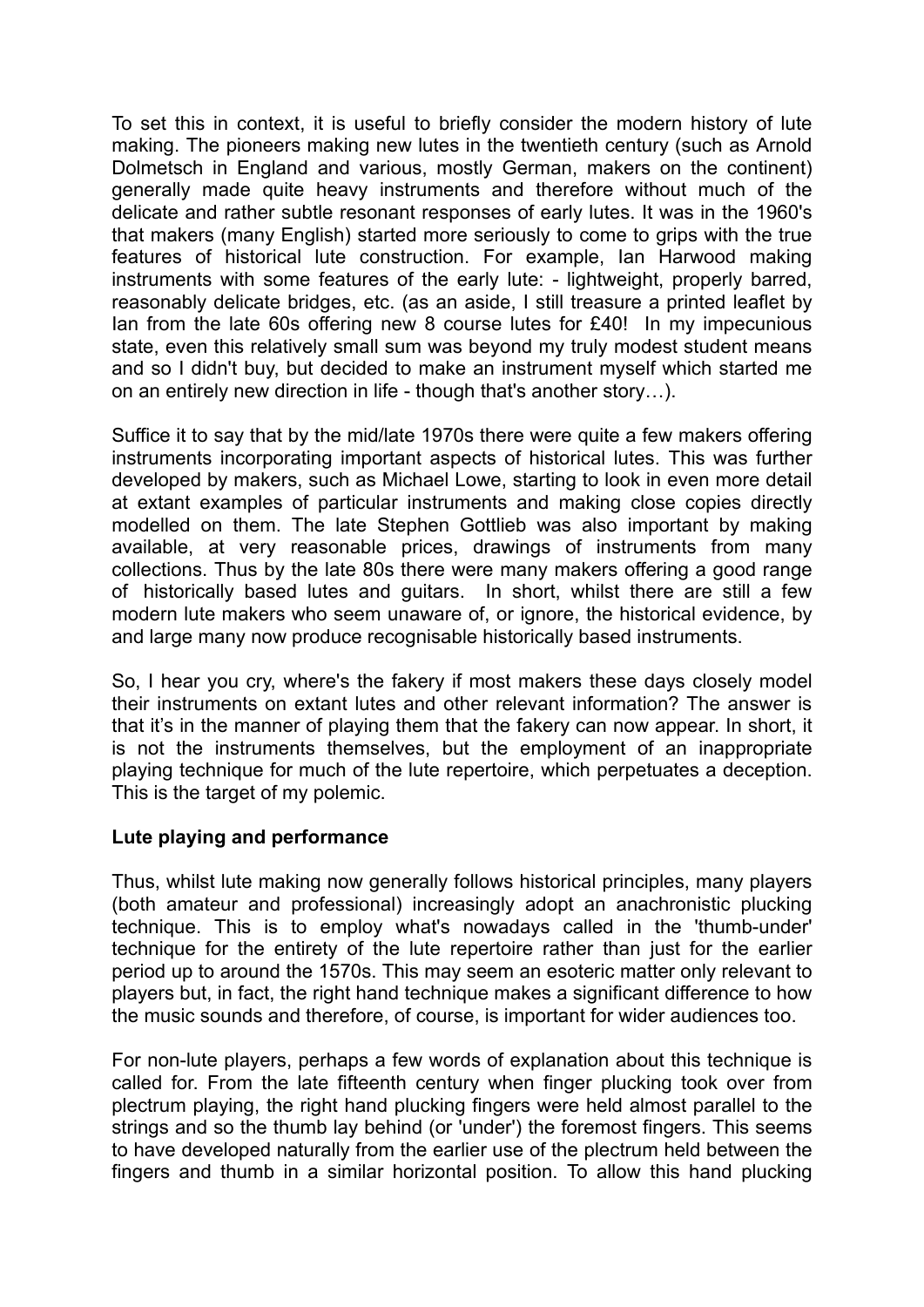position it is generally best to have the right forearm come over the belly of the instrument close to the base or bottom edge of the instrument. For almost a century, to around the 1570s, this technique was that most employed and generally requires the lute strings to be plucked quite high up on the belly and, indeed even over the rose - this naturally produces a gentle, soft and homogenous timbre.

However, by the later decades of the sixteenth century, changing demands gave rise to a radical change in plucking technique and arm position: partly to do with the changes in musical texture and of the kind of sound now preferred. This the more widespread adoption of a 'thumb-over' plucking technique: - where the forearm rests on the side of the lute (roughly about the bridge position) and the fingers now attack the strings at a much less shallow angle than necessary for the old 'thumb under' approach. This position allows more vigorous plucking and frees the thumb for a more independent role and, incidentally, in a position more suited to addressing numerous additional bass courses which soon became increasingly common. The early instructions are also very clear: the little finger still rests on the belly but now much closer to the bridge, perhaps even touching it and, indeed could even be found behind. All this produces a much more edgy, brilliant sound and allows more light and shade, dynamics, etc.

This new hand position can be seen in numerous representations from the late sixteenth century onwards. The historic change is also reported by no less a figure than Dowland (*A Varietie….,*1610):

 *'First, set your little finger on the belly of the Lute, not towards the rose, but a little lower, stretch out your Thombe with all the force you can, especially if thy Thombe be short, so that the other fingers may be carried in a manner of a fist, and let the Thombe be held higher then them, this in the beginning will be hard. Yet they which have a short Thombe may imitate those which strike the strings*  with the Thombe under the other fingers, which though it be nothing so elegant, *yet to them it will be more easie.'*

But perhaps the best wider contemporary description is that given in Stobäus MS23. This celebrated treatise records the momentous change in plucking technique (translated):

 '*The right hand is to be held close to the bridge, and the little finger firmly*  placed there and held down. The thumb is to be stretched out strongly, so that it *stands out almost as a limb [by one knuckle] to the other fingers. The fingers are to be plucked cleanly inwards under the thumb, so that the sound resonates cleanly and strongly. The thumb is to be struck outwards, not inwards like the people in the past used to do……. For it has been shown that it is far better to strike the thumb outwards: it sounds purer, sharper, and brighter, the other way sounds very faulty and muffled'.*

This 'thumb-out' plucking position remained the general style for the remainder of the historical lute's existence (as an organological aside, the 'lute' or 'theorbo'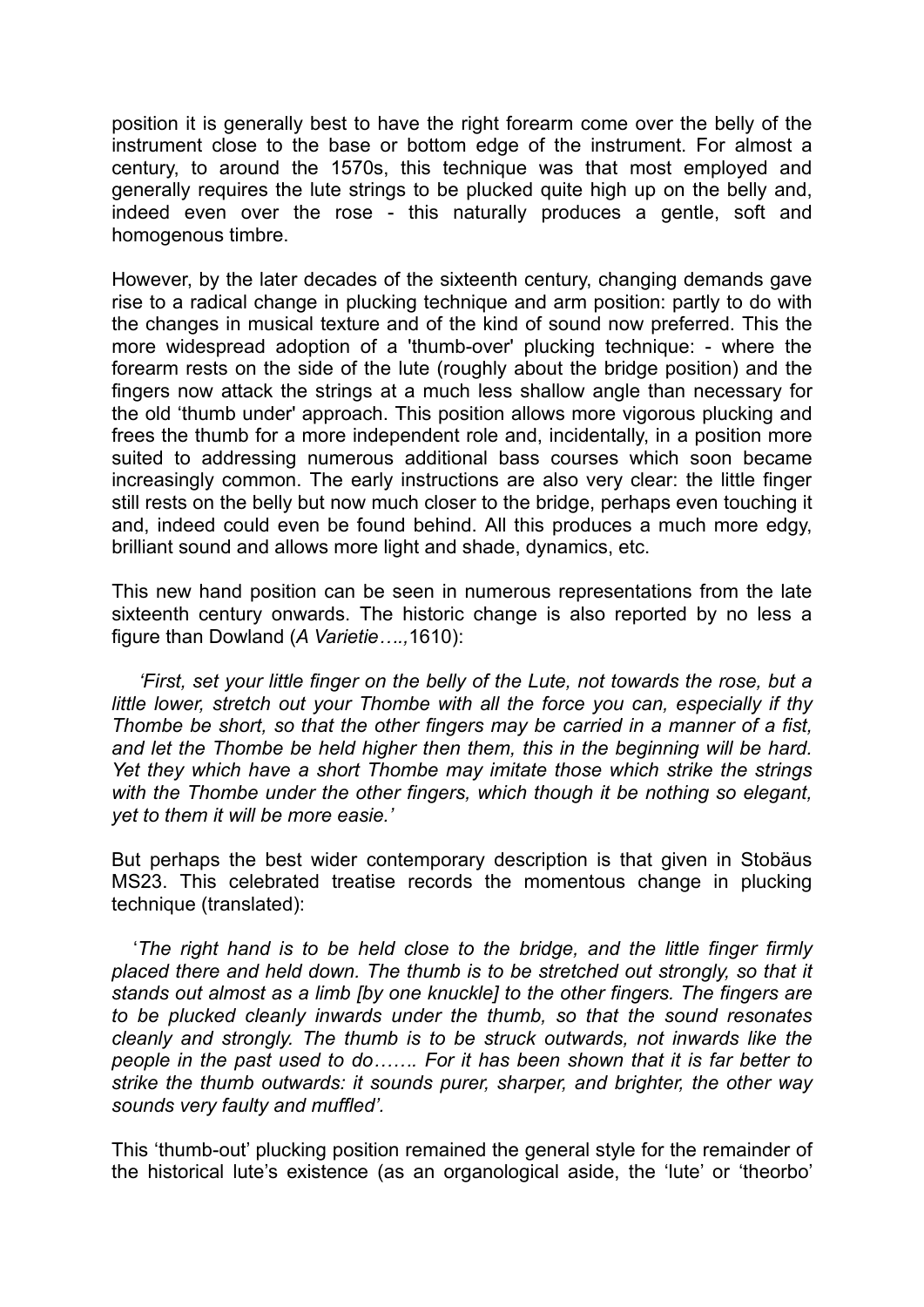stop on the harpsichord mimics this edgy sound by placing its row of jacks closest to the bridge). However, it is precisely this clearly documented and historically preferred playing style which is effectively denied by a lot of modern lutenists who employ the anachronistic early 'thumb-under' technique for the entire lute repertoire and not just the earlier part for which it is, of course, appropriate.

### **Why does lute playing 'thumb-under' fakery persist?**

As Eph Segerman presciently remarked many years ago: the use of 'thumbunder' even by those who should have known better, was often a conscious attempt to distance themselves from the abhorred (and faintly embarrassing for them) modern 'classical' guitar which, ironically, many had started out playing. So nowadays many players, perhaps unwittingly, adopt this 'inauthentic' manner for the entirety of the lute repertoire - perhaps hoping that modern audiences will see that not only does the lute not look like a guitar, but that its right hand playing style is quite different too – and even, by implication, superior to that nowadays employed on its despised relative.

The adoption of this unhistoric ('inauthentic') technique purports to suggest that the performer is playing their instrument with the same historical technique used by all early lutenists and so they are therefore producing the 'correct' sound. Alas – they are not. It is, in practice, a deception on the audience who attend such events (or listen to recordings) expecting to hear works performed in a manner as close as possible to that of earlier times.

This modern fakery may also be perpetuated by some players with a vested interest (they don't have to become skilled at two different techniques) and, of course, by the recording industry which allows 'sound engineering' to turn anything into something considered more desirable. And not just by some professional players, but also by amateurs misleadingly taught that this fake practice is correct for the entirety of the lute repertoire. And so we end up in the present situation where, for much of the lute repertoire, the correct historical playing technique is ignored, and even criticised, and an incorrect uniform performance practice is promoted.

# **What can be done?**

The early days of the early music revival were frequently experimental, but also therefore exciting, and thus misunderstandings (sometimes enjoyable in retrospect) could arise. However, there was also great effort to try and understand alternatives and explore them - much of this outlook has now, to some extent, disappeared from parts of the early music world. This reactionary conservatism is, I suggest, the core problem.

So, how can we recapture the earlier exciting and highly desirable earlier situation and also thereby attract young people to early music in large numbers as, for example, the lute once did? Perhaps a second early music revolution is